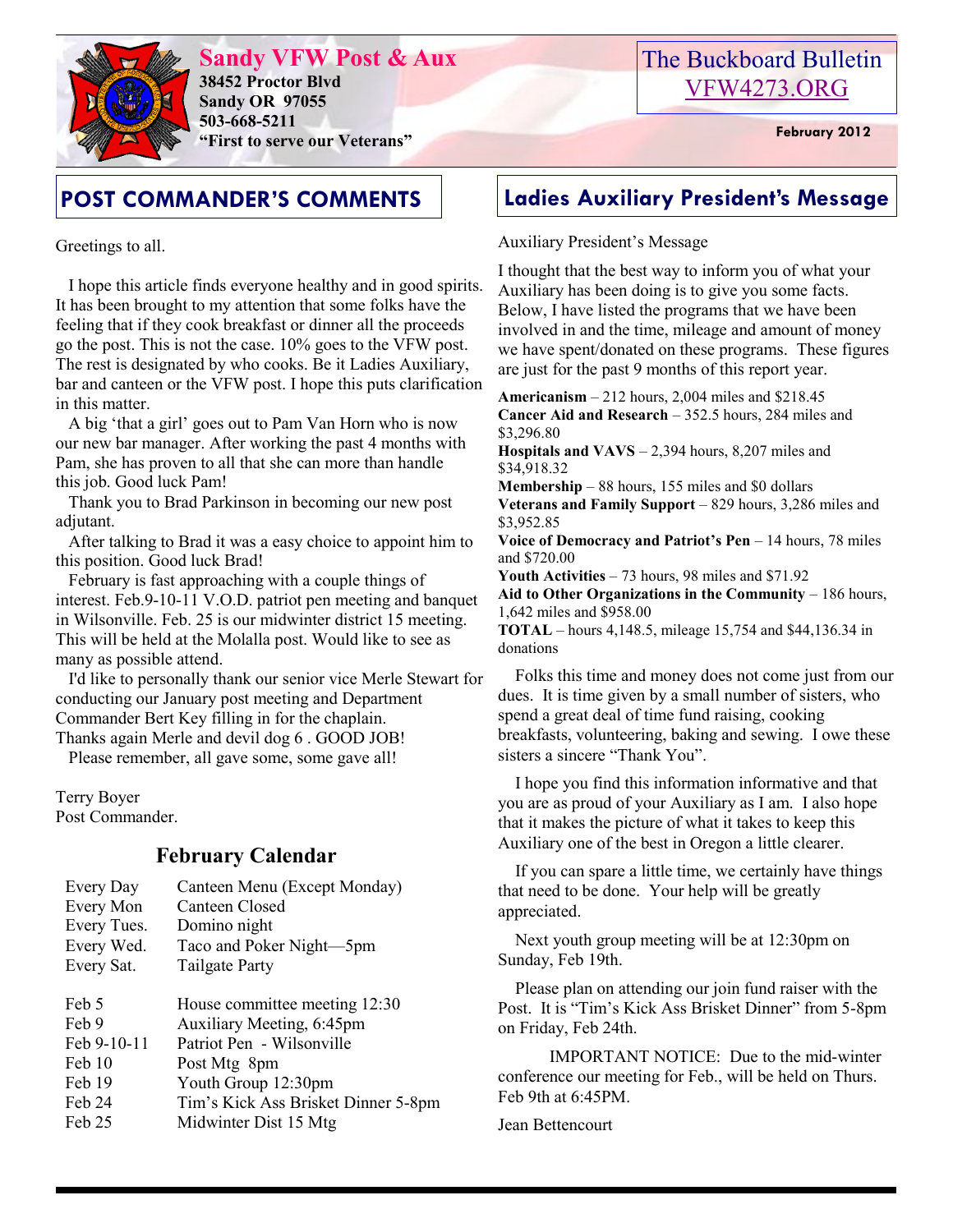#### **POST MEMBERSHIP**

Keep up with your membership

Veterans have always taken care of their own. When veterans of the Spanish-American War returned home in 1899, there was no medical care or veterans' pension. The wounded, the sick and their struggling families were left to fend for themselves.

A visionary band of veterans formed what would later become the VFW. We exist to protect and defend those who have sacrificed for this nation. You've earned that. If you haven't already sent in your dues for 2012 please do so ASAP. Your membership is needed to keep our vision strong. THANK YOU

Merle Stewart ; Senior vice

> Newsletter articles are due FEB. 20 for the March. Newsletter. Contact your editor at: **[admin@vfw4273.org](mailto:admin@vfw4273.org)**

### [VFW4273.ORG](http://vfw4273.org/)

If you would like to receive this newsletter via E-Mail, please send your E-Mail address to:

**[admin@vfw4273.org](mailto:admin@vfw4273.org)**

## **The Post Chaplain Melissa Samels 503 668 4849**

Chaplain input for February news letter

We need to keep Chuck Lutz in our prayers as he continues to recover from injury.

Our thoughts and prayers are with the families of life time members, Tom Rutledge and John Metsger, both will be greatly missed by all those who were blessed by their camaraderie.

"For to this end Christ died and rose and lived again, that He might be Lord of both the dead and the living." {Romans 14:9}

#### **LADIES AUXILIARY MEMBERSHIP**

Have You Paid Your 2012 Dues?

Sisters, take a look at your membership card. Is it for 2012? If not you are no longer a member in good standing and cannot attend meetings, hold office, or receive a cancer grant if otherwise eligible. Payment of your \$20.00 dues reinstates all privileges. We need your membership! Numbers count in our fight for veterans benefits.

Pay your dues today. If you are unable to pay your Auxiliary is here to help. We need to hear from you. Please contact your Auxiliary President, Jean Bettencourt at (503) 663-5010 or Auxiliary Treasurer, Jackie Key at (503) 668-8418 as soon as you can.

We value your membership!

# **The Auxiliary Chaplain Judy Gascon 503 668 3748**

Pauline Allgeier was in the hospital a few days with asthma problems, but is home now and doing much better.

The Veteran's Hospital reported to me that Birdie and Al Foust are still with their son in Seattle and may not be able to return home. Al had a stay in the hospital with heart problems. Send cards to their home in Eagle Creek for now.

Penni Hofer is still in foster care and doing well, but cannot go home yet because her husband is having health problems.

Our thoughts and prayers are with Mary and Terry Boyer as their daughter, Rhonda, faces breast cancer surgery on Jan. 20th.

Also, Nancy Davis is having knee surgery this month, so keep her in your thoughts and prayers too.

Judy Gascon

VFW Ladies Auxiliary Chaplain



Welcome to Cascadia Village

 $460$ administratorCV@livebsl.com

> $O: (503) 668 - 0300$  $F: (503) 668 - 1154$

## Post Officers Ladies Auxiliary Officers Men's Auxiliary Officers

| President:                 | Dan Vaughn    |
|----------------------------|---------------|
| Vice President Matt Haider |               |
| Secretary                  | Gregg Redford |
| Treasurer                  | Bob Dun       |

- Senior Vice Commander Merle Stewart Junior Vice Commander Glenn Yeager Chaplain Melissa Samels Quartermaster Bill Miller Judge Advocate John Lamb Adjutant Brad Parkinson
- Commander Terry Boyer Surgeon Dan Copher

President Jean Bettencourt Treasurer Jackie Key Chaplain Judy Gascon Secretary Debra Glenzer Conductress Jewel Lamb

Sr. Vice President Dora Fitzpatrick Jr. Vice President Jennell Mitchell Guard Helene Hawkins

| President:     | Dan Vaughn     |
|----------------|----------------|
| Vice President | Matt Haider    |
| Secretary      | Gregg Redford  |
| Treasurer      | <b>Bob Dun</b> |
| Sgt At Arms    | Wayne Keller   |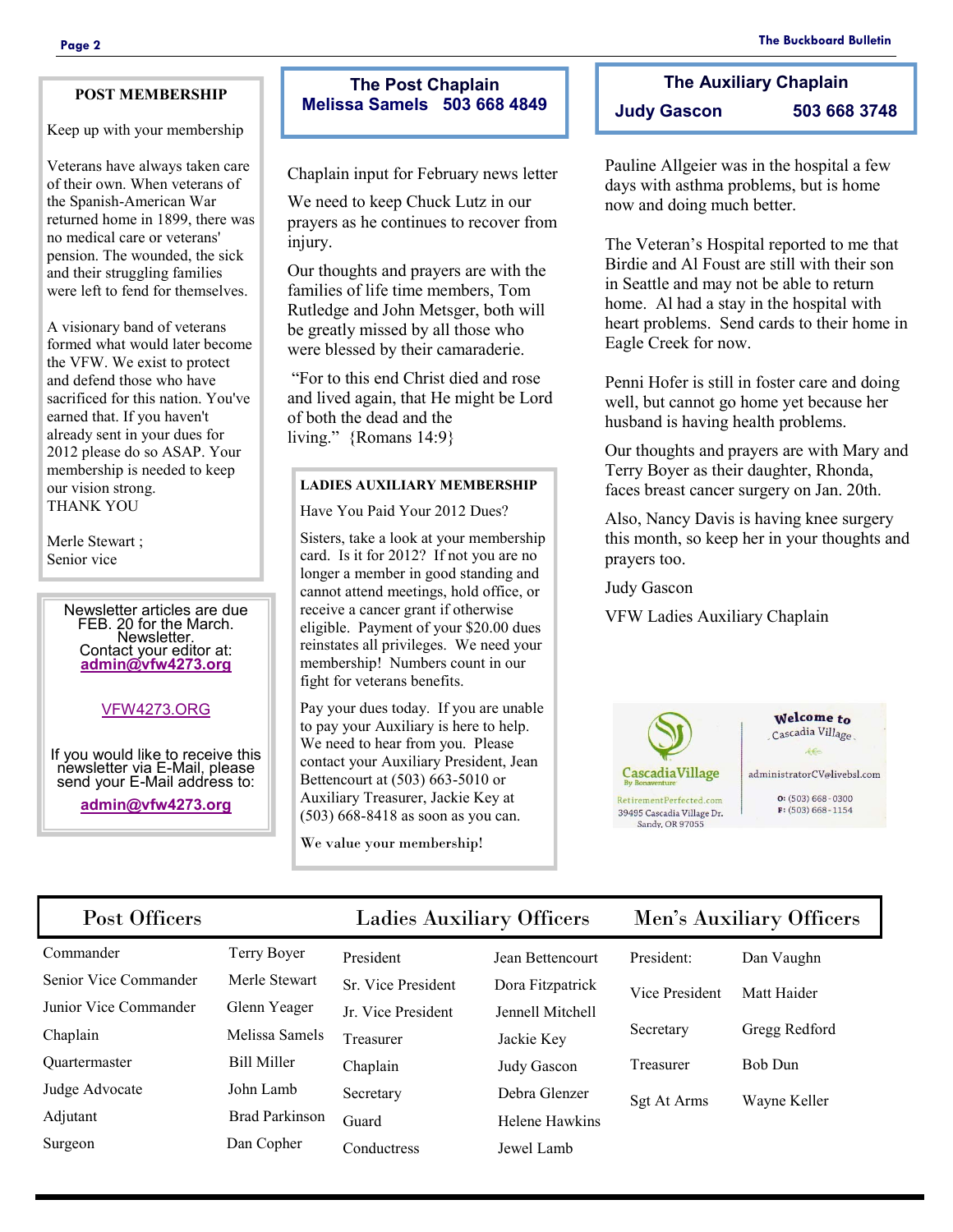#### **VFW National Military Services Celebrates Tremendous Year**

NMS made a big difference for troops and their families in 2011

January 03, 2012

2011 was a hugely successful year for VFW National Military Services and its programs, which continued to extend support and assistance to service members and their families.

VFW Operation Uplink™ hosted 24 "Free Call Days" for troops stationed overseas for the second consecutive year. Over 1.3 million connections were made by service members to their loved ones by accessing the Free Call Days through MWR Internet Cafes in Iraq, Afghanistan and Kuwait. The 2012 Free Call Day schedule is now available, with 24 Free Call Days planned. Click here to view the new schedule.

VFW Unmet Needs continued to provide a lifeline to military families facing unexpected financial hardship. In 2011 the program issued 638 emergency and disaster relief grants totaling \$569,000 in assistance. Those figures include 145 rent or mortgage bills that were paid, affording struggling military families the comfort of staying in their homes.

VFW Military Assistance Program (MAP) grew as well and continued to provide an outstretched hand from the VFW to the local military. In 2011 the program issued 287 grants to VFW Departments and Posts to cover expenses associated with hosting morale-boosting events for troops and their families.

A huge part of MAP includes the Adopt-a-Unit program. VFW and its Ladies Auxiliary adopt military units around the world, developing supportive relationships with them before, during and after deployments. There were 260 new unit adoptions in 2011 through the program, which now boasts nearly 2,000 adoptions since 2007.

VFW National Military Services programs made an incredible difference for our troops and their families in 2011. Here's to making 2012 even more successful!

#### **POWMIA News**

Recovery Mission to Begin This Spring in North Korea

By Donna Miles

American Forces Press Service

WASHINGTON, Jan. 27, 2012 - Members of the Joint Prisoner of War/Missing in Action Accounting Command are preparing for their first mission to North Korea in seven years to search for remains of missing U.S. Korean War veterans, a defense official reported.

The mission, expected to begin this spring, will bring together U.S. and North Korean military members for the humanitarian mission, said Air Force Maj. Carie Parker, a spokeswoman for the Defense Department's POW/Missing Personnel Office here.

U.S. teams will work in two areas in North Korea: Unsan County, about 60 miles north of Pyongyang, and near the Chosin/Jangjin Reservoir, where more than 2,000 soldiers and Marines are believed to be missing, Parker said.

Of approximately 83,000 Americans missing from all conflicts, 7,967 are from the Korean War, she said. Of those MIAs, 5,500 are believed to be in North Korea.

U.S. specialists from the Joint POW/MIA Command had conducted operations in North Korea for 10 years, recovering remains believed to be more than 225 servicemen since 1996. However, the United States halted those operations in 2005 due to increased tensions on the Korean Peninsula.

U.S. and North Korean officials agreed following three days of talks in Bangkok last October to resume the recovery missions, Parker said.

Deputy Assistant Secretary of Defense for POW/MIA Affairs Robert J. Newberry led the U.S. negotiating team, which included representatives from DOD, the State Department, U.S. Pacific Command and United Nations Command-Korea.

Their agreement with the North Koreans includes details on logistics and other issues to ensure effective, safe operations for U.S. recovery teams operating in North Korea, Parker said.

#### **Benchleg Taxidermy**



**Matthew Kubitz Taxidermist** 

13160 SE Bobby Bruce Lane Boring, OR 97009 503.819.0591 503.663.1020 matthewkubitz@yahoo.com www.benchlegtaxidermy.com



17475 Beers Avenue Sandy Oregon Next door to VFW Post